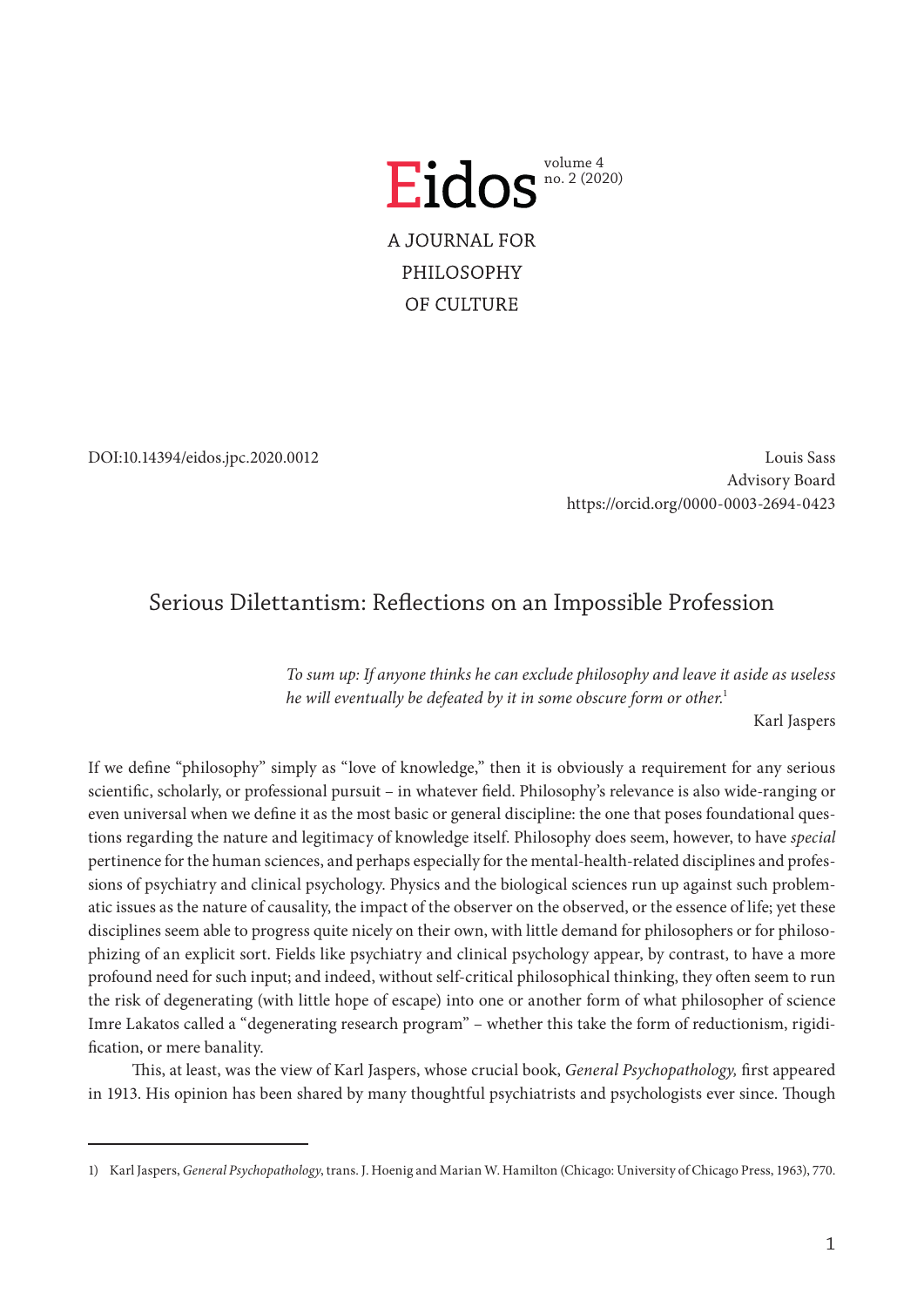Jaspers recognized that the "correctness of scientific insights in general and in psychiatry is not proved by philosophy," he insisted that philosophy's "exclusion" could only be "disastrous for psychiatry." Not only was philosophy needed to "distinguish the different modes of knowing" in the necessarily heterogeneous disciplines concerned with psychopathology; it was required in order to clarify methods and to organize our otherwise unruly knowledge into a comprehensive and coherent whole – and also (in a reflexive turn) to prevent the sort of conflating of philosophical assumptions with "scientific thinking" that would bring about "a scientific and philosophic confusion." Philosophy was, however, also necessary in order to provide a general "illumination of Existence," of the dilemmas that the human condition poses for all of us – in order to understand the field of play within which a patient and her symptoms exist, but also to allow the doctor or therapist to achieve the "self-illumination" required for true empathy and understanding. "Philosophy therefore creates the space for all the operations of our knowledge."<sup>2</sup> The often nebulous, contestable, and decisively experiential nature of mental or emotional problems render philosophy indispensable to research, theory, and practice in the mental health professions.

Jaspers was an exceptionally broad thinker, with an ability both to appreciate and to criticize a wide variety of perspectives. He did, however, have a special predilection for the phenomenological, existential, and hermeneutic traditions in Western thought. As he recognized, thinkers like Kierkegaard and Nietzsche had offered valuable illuminations of the enigmas of freedom, death, and anxiety; while the phenomenology inspired by Husserl allowed for exploring the experiential dimensions of space, time, the self, and the overall sense or feeling of reality. All this suggested both the possibility and the need to consider these existential dilemmas and these phenomenological horizons as they are expressed in various kinds of mental or emotional disorders studied in the field of psychopathology.

Explicit recognition of the special nature of human beings or of human experience may go back as far as the pre-Socratic Heraclitus, and seems inherent in Aristotle's notion of the *phronesis* or sound judgment required for judging human affairs. Its more recent genealogy can be traced in the hermeneutic tradition, which reached one culmination in Wilhelm Dilthey's late nineteenth century recognition of the role of imaginative empathy in the human sciences (*Geisteswissenschaften*), and a slightly later one in Martin Heidegger's and Hans-Georg Gadamer's work in the early and mid- twentieth century. All these thinkers were well aware of the crucial role of cultural expectations and value-judgments in the constitution of individual experience, and they recognized the necessity, as well as the difficulty, of achieving a "fusion of horizons" between a knower and the human condition or context that one strives to understand. Such a view pertains not only to the study of other cultures and historical epochs, but also to the study of the individual patient: it needs to be remembered that any form of suffering will, at the very least, be filtered through and processed via the cultural assumptions accepted by that individual.

Dilthey was one of the first to be explicit about what would subsequently (e.g., in the work of Charles Taylor and of Anthony Giddens) be termed the "double hermeneutic" – namely, the fact that, in the human sciences (such as the field of psychopathology), it is not only the experiencer's *own* knowing but also the *object* of his knowing that is interpretive and in this sense active in nature. The psychiatrist or psychologist who wishes to grasp the patient's experience or life-world cannot simply record and collate objective facts of behavior, but must seek to make sense out of the action and expression of his patient – and in doing so must recognize that the patient is yet another interpreter who construes and in some fashion *makes* his or her own world. What one interprets is, we might say, interpreting itself – and this implies the possibility of some reversal of roles.

<sup>2)</sup> Ibid., 769–770.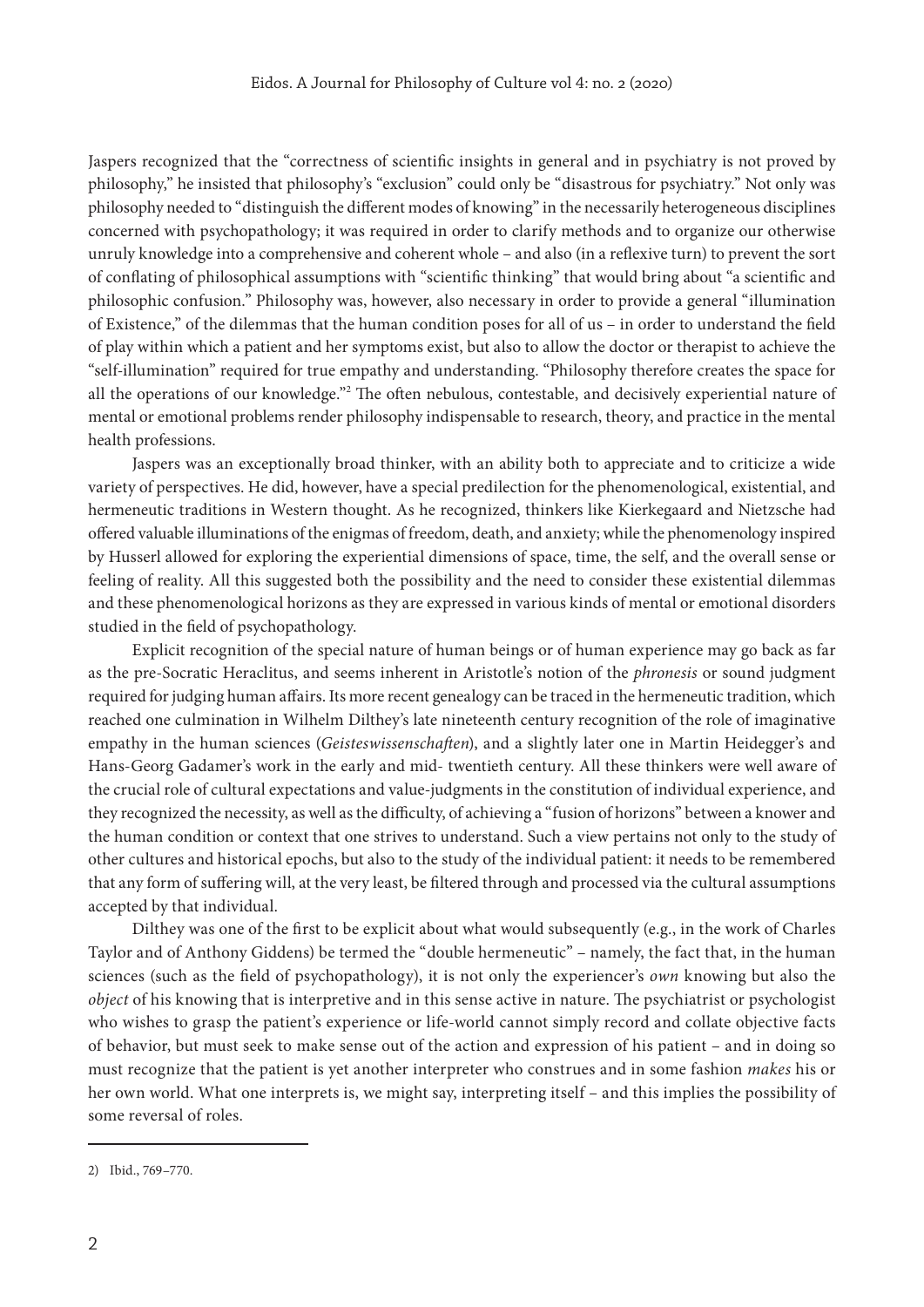Ideally, the psychiatric or psychological expert's interpretation will operate with a potentially critical meta-awareness of his or her own value-assumptions and overall cognitive orientation – which derive from the specific sub-culture of psychiatry or clinical psychology he or she inhabits but also, more broadly, from his or her own culture of origin. Though it would be fruitless, and probably even counter-productive, to seek absolute freedom from all such assumptions, one should strive to have enough potential distance from them to allow for self-criticism as well as for significant recognition and appreciation of both the nature and the force of those of the patient. Jaspers recognized the challenges all this posed for psychiatrists and related professionals. It clearly implied that narrow professional expertise could not possibly be sufficient, either for the individual practitioner interacting with a patient or for psychiatry as a scholarly and scientific discipline. Jaspers certainly recognized the importance of knowledge of biology and other natural sciences, and the crucial importance of empirical methodologies; but he recognized as well that some appreciation of art and literature, and more generally, of the humanities and culture, was necessary to foster accurate understanding of what a patient might be going through – of the grounding assumptions and horizonal background of the patient's life-world. He certainly recognized the difficulty of achieving this kind of broad intellectual culture and scientific expertise in a fully satisfying manner (psychopathology is, in this sense, an "impossible profession," an "impossible discipline"), but he also recognized this sort of cultured expertise as a worthy and even necessary goal to which to aspire.

All the articles in this issue of *Eidos. A Journal for Philosophy of Culture* are very much in the spirit of Karl Jaspers. They argue for or exemplify the indispensability of the link between psychiatry and philosophical discourse. They illustrate the importance of recognizing cultural values and orientating factors. They exemplify the value of broad forms of expertise including, in some cases, sensitivity to the specific contribution of literature and the arts.

Each of the articles focuses, in one way or another, on the subjectivity of patients or other human subjects, whether this be understood in terms of value orientations, practical knowledge, phenomenological dimensions like temporality, or existential themes like the confrontation with *Angst* or with death or nonbeing. The first two articles adopt the perspectives of Anglophone analytic philosophers including R.M. Hare, J.L. Austin, Iris Murdoch, and Gilbert Ryle. Three subsequent articles are explicitly phenomenological in the sense of applying the ideas of Husserl, Heidegger, Sartre, or Merleau-Ponty, and two later articles adopt the perspectives of theorists who saw themselves as problematizing phenomenology, such as Lacan, Blanchot, Derrida, or Deleuze. Each of the contributions bears on the general question of psychiatric expertise, sometimes by addressing the topic explicitly, but more often by showing the value *for* psychiatry of perspectives from literature and the arts.

The issue begins with Marek Hetmański's article that explores the complexities of psychiatric expertise, with a focus on the distinction between "knowledge that" and "knowledge how" (Gilbert Ryle), between knowledge that can be expressed in propositions versus that which is manifest in skillful activity. The issue continues with an article by three authors, K.W.M. Fulford, Colin King, and Anna Bergqvist. Their article focuses on the importance of values in determining action and judgment and, in particular, on the human propensity toward "values auto-blindness" whereby one fails to recognize the role one's own implicitly held values may play. The authors (who cite the philosophers Hare, Austin, and Murdoch) advocate creating a "hall of mirrors" in which the diverse values held by different individuals involved in psychiatric contexts could be foregrounded and allowed to interact, fostering "enhanced mutual understanding."

The next three articles fall within the overlapping traditions of phenomenological psychopathology and existential phenomenology. In an article on obstacles in psychiatric research, Raymond Cacciatore offers an in-depth analysis of the nosology of mood disorders in light of ideas from Merleau-Ponty's *The Structure of*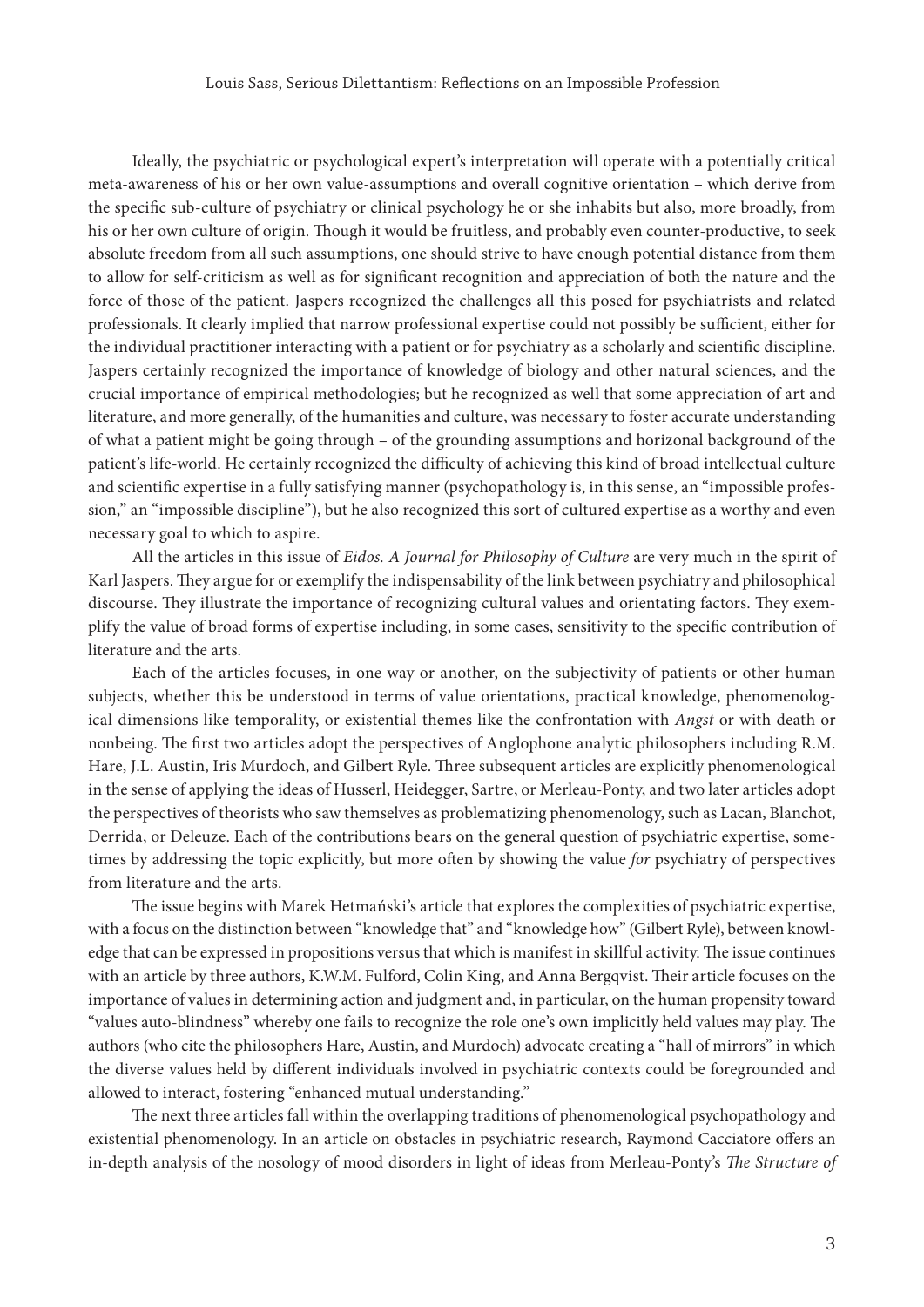*Behavior.* Cacciatore considers the variations of temporal experience, involving "debilitating shift in existential feeling," that can occur in mood disorders, and he argues that attending to such distinctions could contribute to a more adequate nosology of these conditions. In his article on the existential phenomenology of suicide, Michael French uses the ideas of Heidegger, Sartre, and Emil Cioran to discuss "ontological petrification" in suicidal individuals. By discussing various statements from suicidal individuals, including suicide notes, he explores the shift into a mode of action that precedes the actual suicidal act. In another contribution, Martina Mauri discusses similarities and differences between Heidegger's and Freud's concepts of *Angst*. She employs Husserl's analysis of lived time and of aesthetic experience to offer a comparison of the temporality characteristic of trauma with that inherent in certain forms of aesthetic experience, such as viewing a painting.

These explicitly phenomenological articles are followed by two that adopt the perspectives of post-structuralist thinkers and attempt to offer interpretations of experiences that might seem to defy the usual sort of phenomenological description. Krzysztof Skonieczny considers various manifestations of what could be termed "catatonia," which the philosopher Gilles Deleuze understands on three levels: as a clinical state or psychiatric condition, as a specific type of subjectivity, and as "a position toward the social system." Skonieczny discusses catatonia as a "slow pole" of schizophrenia, and looks as well at literary manifestations of catatonia in the work of Herman Melville, especially "Bartleby the Scrivener, a Story of Wall Street," whose main character instantiates refusal as a fundamental life choice (Bartleby: "I would prefer not to"). In her contribution, Dorothée Legrand takes up some enigmatic and paradoxical issues that may challenge standard phenomenological assumptions: namely, the question of whether there is any sense in which a person can experience their own death, or something akin. She uses Winnicott's notion of an "anterior death" – "a death that already happened without being experienced as such" – and puts this notion in dialogue with the thought of the literary theorist Maurice Blanchot and the post-phenomenological philosopher Jacques Derrida, while applying her analysis to the unspeakable and (in some sense) unlivable experiences of the concentration-camp prisoner.

The Forum section contains two articles that were not explicitly directed toward the issue's theme. Interestingly, however, both articles can be placed in dialogue with the overall philosophy/psychiatry theme. Myron Moses Jackson considers the dilemmas and challenges that confront us as denizens of what sociologist Zygmunt Bauman has aptly termed our contemporary "liquid Modernity": a world in which radically different cultural rituals and identities interact intimately, even promiscuously, thereby giving rise to both "mixophobia" and "mixophilia." Jackson's discussion of cultural appropriation, assimilation, and adoption (he prefers the latter strategy) might offer ways of thinking about the challenges inherent in developing the "hall of mirrors" advocated by Fulford, King, and Bergqvist. In another contribution, Adam Lipszyc uses both Lacan and the Deleuze/Guattari duo to consider the differences between "feelings," "emotions," and "affects." He focuses on the disruptive and disordering impact of affects, which can deconstruct one kind of spectator-subject in favor of another, "truer" one. Lipszyc's use of Deleuze, along with his critique of overly complacent forms of subjectivity or phenomenology, may have some affinities with the two post-structuralist articles just mentioned.

Finally, I would like to draw the reader's attention to the penetrating comment by Zofia Rosińska, which serves as a fitting coda to the reflections in this special issue. Professor Rosińska reminds us of the humbling fact that our expertise, such as it is, can only be, at best, a kind of dilettantism, given the impossibility of attaining mastery of the diverse scholarship, knowledge, and cultural production that are of relevance in the mental-health professions. I would like to think, however, that we can at least aspire to a *serious* form of dilettantism (albeit not a *self*-serious one). Rosińska discusses the insights of the Polish psychiatrist Antoni Kępiński – insights that are highly consistent with the Jaspersian ones discussed above. As Kępiński recognized,